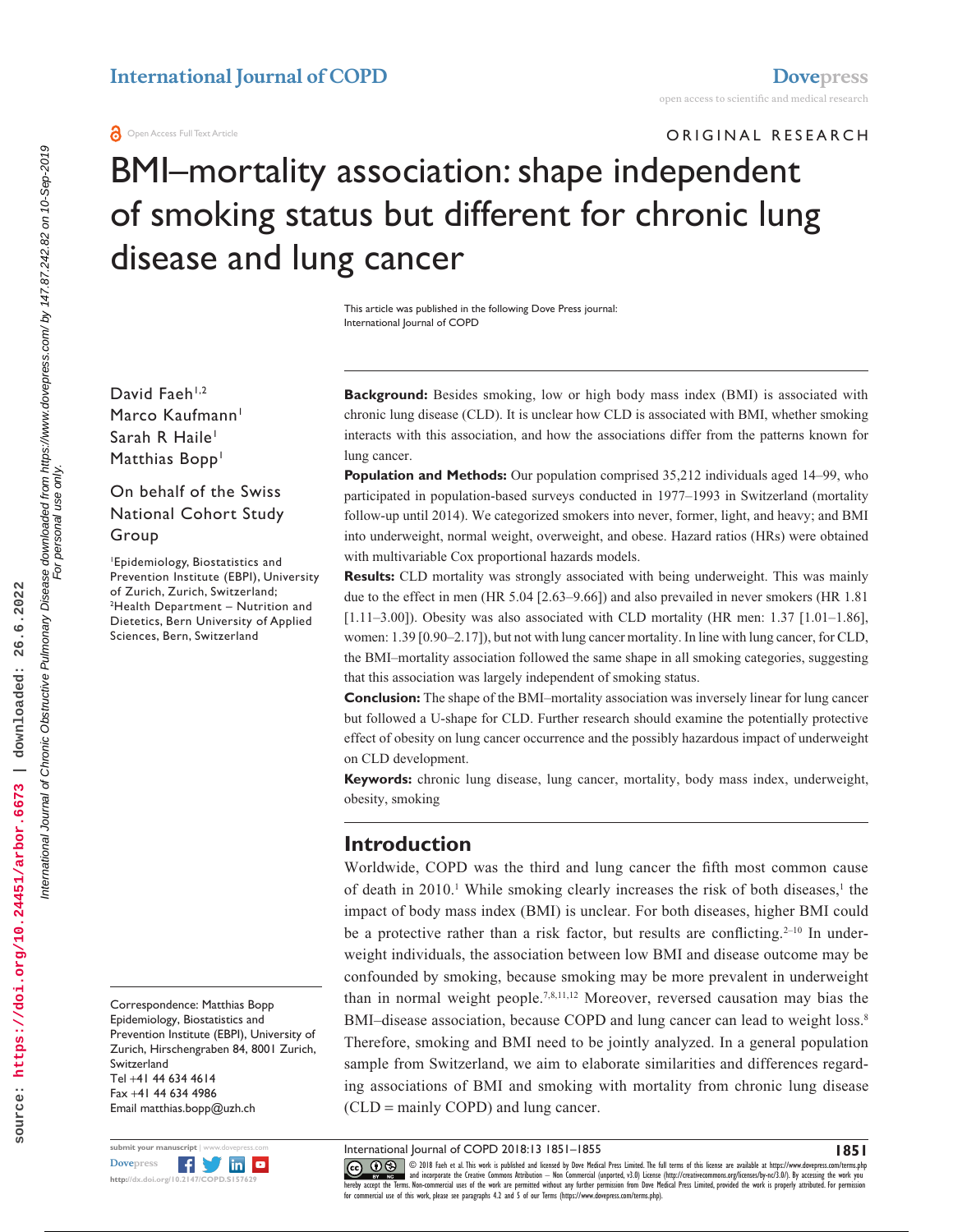# **Materials and methods** Study population

The study population consists of originally 35,914 individuals aged 14–99 years at baseline who participated in one of four different population-based studies conducted between 1977 and 1993: NRP 1A (National Research Program 1A, 1977–1979, n=8,008); SOMIPOPS (SOcio-Medical Indicators for the POPulation of Switzerland, 1982, n=4,104); Swiss MONICA (MONItoring of trends and determinants in CArdiovascular disease, three waves: I, 1984–1986; II, 1988/1989; III, 1992/1993, n=9,940); and the first SHS (Swiss Health Survey, 1992/1993, n=13,862), for details, see the study by Roh et al. $13$  The studies were conducted according to the ethical guidelines of the Swiss Academy of Medical Sciences. Informed consent was only obtained for SHS 92/93. For the other studies, the use of written informed consent was not custom when they were conducted, and the ethics committee (Cantonal Ethics Committee of the Canton of Zurich, KEK-ZH) approved our study under these conditions. For details, see the study by Roh et al.13 Mortality follow-up until 2014 was obtained through anonymous record linkage with the Swiss National Cohort.<sup>13</sup> After exclusion of 30 deceased foreign nationals with missing cause of death, 612 subjects who died of external causes, 1 subject with invalid entry date, and 59 subjects with missing smoking status, our study population comprised 35,212 participants with a median follow-up time of 22.3 years and a maximum of 37.9 years.

#### Body mass index

BMI was defined as weight (kg) divided by the square of height (m<sup>2</sup>). Subjects were classified: normal weight  $(18.5 \leq \text{BMI} \leq 25.0 \text{ kg/m}^2)$ , underweight (BMI <18.5)  $\text{kg/m}^2$ ), overweight (25.0  $\leq$  BMI  $\lt$ 30.0 kg/m<sup>2</sup>), and obese  $(BMI \ge 30.0 \text{ kg/m}^2)$ .

# Smoking

Only baseline information was available for smoking status. Smoking was categorized: never, former (reported having ever smoked for  $>6$  months), current light ( $<$ 20 cigarettes a day), and current heavy  $(\geq 20)$ .

### **Covariates**

In the final model, we adjusted for age (years), sex, survey (NRP 1A, SOMIPOPS, MONICA I–III, SHS), years of education (number of years: 0–30), marital status (single, married, widowed, divorced), nationality (Swiss vs foreign), self-reported physical activity (four categories: daily, several times per week, once per week, and less), alcohol consumption (consumption the day before the interview: yes vs no), and a diet proxy ("regularly eating three main meals per day" and "eating fruits and vegetables at least once per day": yes or no). For all covariates, we used baseline information.

## End points

In view of frequent misclassification $14$  and in order to capture all cases potentially related with harmful exposure/behavior, we merged COPD with additional respiratory causes of death into a broader category CLD. As a majority of CLD registrations in Swiss cause of death statistics concerns concomitant causes of death, we included all mentions of CLD. Of these 612 CLD deaths, CLD was mentioned as primary cause of death in 276 death certificates and in 336 as secondary (concomitant) cause. In the latter cases, cardiovascular diseases (55%) were the most frequent primary causes mentioned, followed by cancer (23%). Lung cancer was rarely mentioned as secondary cause of death (1 out of 276 deaths due to CLD), and the definition was, therefore, limited to primary cause of death. Deaths with lung cancer as primary cause and CLD as concomitant were classified as lung cancer. Deaths were coded according to the International Classification of Diseases (ICD-8 until the end of 1994, ICD-10 thereafter). CLD was defined as ICD-8 490–493, 502, 503, 506, 517; ICD-10 J40–J47, J68, J96.1, lung cancer as ICD-8 162; ICD-10 C33–C34.

### Statistical analysis

Death rates were directly age-standardized using the World Health Organization World Standard Population (2000–2025).15 Testing the proportional hazards assumption, hazard ratios (HRs) for death due to CLD or lung cancer were calculated using Cox proportional hazards regression, where survival times were censored if an individual died because of any other cause of death or was lost to follow-up. We evaluated competing risks regression models,<sup>16</sup> where survival times were censored only due to loss of follow-up but considered competing if the cause of death was not CLD or lung cancer, respectively. The results of the two analysis strategies were essentially the same, so we have reported only results of the Cox proportional hazards models, which some authors (eg, Lau et al<sup>17</sup>) have suggested to be better at answering questions regarding etiology. Analyses were performed with the R programming language (version 3.3.2).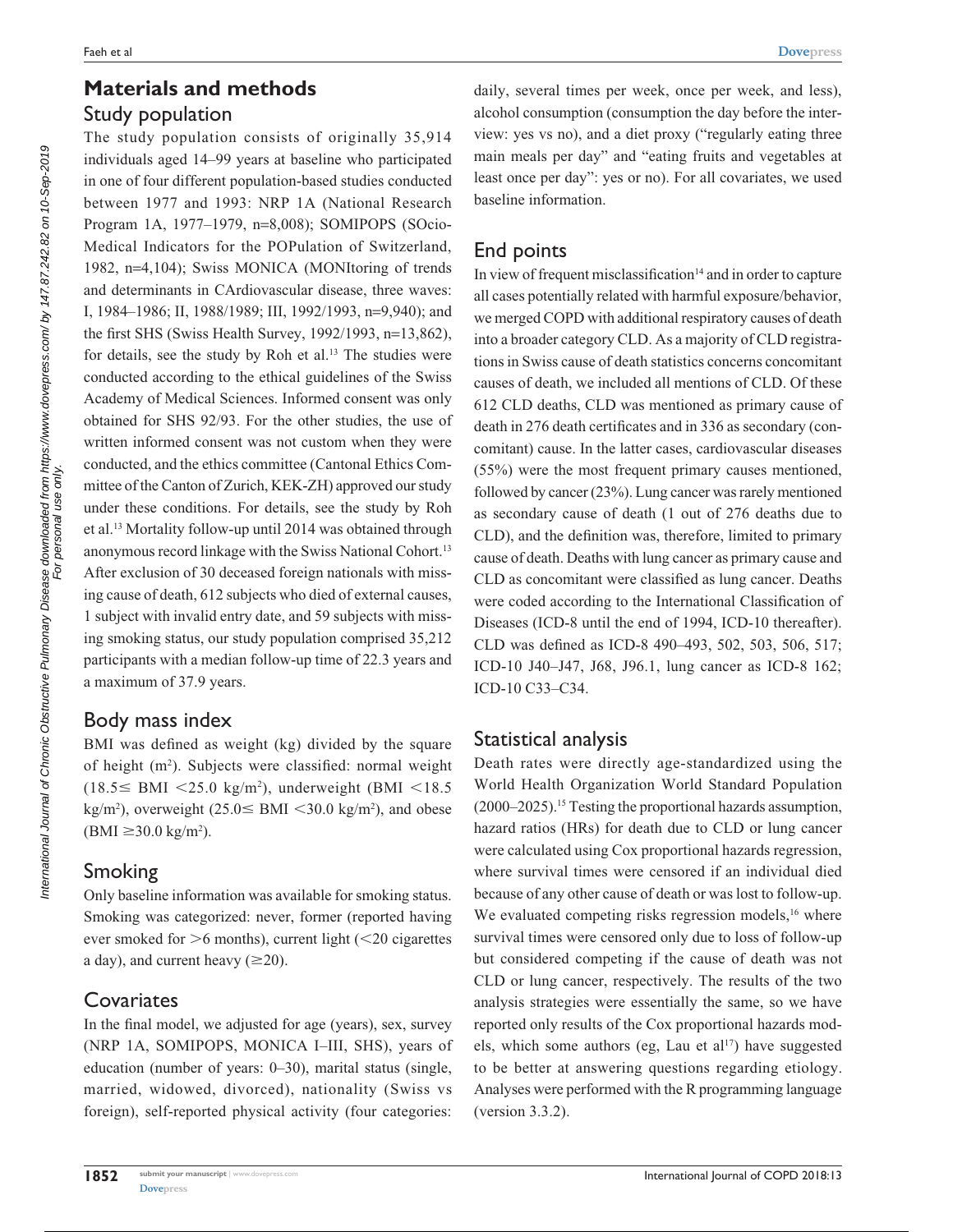### **Results**

Baseline characteristics are shown in Table 1. Heavy smokers tended to be male and to be younger than subjects in other smoking categories. They were also less physically active and less likely to have a healthy diet or to be Swiss nationals. CLD-related death was lowest among never smokers (1.0%), intermediate among former and light smokers (2.3% and 2.0%), and highest among heavy smokers (3.1%). However, 4.7% of heavy smokers died due to lung cancer compared to about 1.6% of former or light smokers and only 0.6% of never smokers. The age-standardized death rates were 10.18/1,000 person-years for all causes combined, 0.66 for CLD, and 0.44 for lung cancer (crude: 11.81, 0.76, and 0.69, respectively).

As shown in Figure 1, after full adjustment for covariates, the shape of the association of BMI with CLD and lung cancer mortality was strikingly consistent in smoking status strata. The combined consideration of BMI and smoking categories suggests for lung cancer a quite linear inverse association with the lowest risk in the highest BMI category (obesity). In contrast, the relationship between BMI and CLD

was U-shaped with similarly increased risks in the highest and the lowest BMI category and the lowest risk in normal weight individuals.

# **Discussion**

In line with our results, there is a broad agreement regarding the linear inverse association of BMI with lung cancer risk. However, it remains unclear whether the relationship is causal or whether the association is due to reversed causation. $6-9$  A study looking at changes in BMI showed that only recent (2 years ago) but not earlier (20 years ago) underweight was associated with increased lung cancer risk and that the strongest predictor for death was a decline in BMI.<sup>8</sup> In contrast to the BMI-lung cancer association, overweight was associated with a lower and obesity with a higher risk of CLD. This U-shaped (vs linear for lung cancer) relationship was also reported in a meta-analysis including more than 10 million individuals.10 This is at odds with other studies suggesting a lower or a similar risk of CLD among obese compared to normal weight subjects.<sup>2-5</sup> Evidence for an increased CLD mortality risk associated with underweight

#### **Table 1** Baseline characteristics of the study population

| Characteristic                    | <b>Never</b>    | Former          | Light           | Heavy           | Total           | <b>Missings</b> <sup>a</sup> |
|-----------------------------------|-----------------|-----------------|-----------------|-----------------|-----------------|------------------------------|
| Full dataset <sup>b</sup> (%)     | 17,028 (47.4)   | $6,576$ (18.3)  | 7,127 (19.8)    | 5,123(14.3)     | 35,854 (100)    |                              |
| Analyzed observations, n (%)      | 16,727(47.5)    | $6,468$ (18.4)  | 7,015 (19.9)    | 5,002(14.2)     | 35,212 (100)    | 702                          |
| Women, n (%)                      | 11,124(66.5)    | 2,377 (36.8)    | 3,441(49.0)     | 1,685(33.7)     | 18,627 (52.9)   | 0                            |
| Person-years                      | 382,060         | 140,390         | 166,768         | 112,246         | 801,464         |                              |
| Years of follow-up, mean $\pm$ SD | $22.8 + 9.0$    | $21.7 + 8.9$    | $23.8 + 9.3$    | $22.4 + 9.1$    | $22.8 + 9.1$    |                              |
| Age, mean $\pm$ SD                | $47.0 \pm 16.6$ | $48.6 \pm 14.7$ | $42.2 \pm 14.7$ | $41.2 \pm 12.2$ | $45.5 \pm 15.6$ | 0                            |
| BMI, mean $\pm$ SD                | $24.2 \pm 4.0$  | $25.0 + 4.0$    | $23.8 \pm 3.7$  | $24.3 \pm 3.8$  | $24.3 \pm 3.9$  |                              |
| BMI categories (%)                |                 |                 |                 |                 |                 |                              |
| < 18.5                            | 637(3.9)        | 126(2.0)        | 300(4.3)        | 165(3.3)        | 1,228(3.5)      | 443                          |
| $18.5 - 25$ (ref)                 | 9,817 (59.6)    | 3,290(51.4)     | 4,311(62.0)     | 2,887 (58.2)    | 20,305 (58.4)   |                              |
| $25 - 30$                         | 4,603 (28.0)    | 2,355 (36.8)    | 1,927(27.7)     | 1,565(31.6)     | 10,450(30.1)    |                              |
| $>$ 30                            | 1,400(8.5)      | 630 (9.8)       | 412(5.9)        | 344(6.9)        | 2,786(8.0)      |                              |
| Marital status (%)                |                 |                 |                 |                 |                 |                              |
| Married                           | 10,827(64.8)    | 4,909 (75.9)    | 4,516(64.4)     | 3,176(63.5)     | 23,428 (66.6)   | 16                           |
| Divorced                          | 809 (4.8)       | 413(6.4)        | 507(7.2)        | 549 (11.0)      | 2,278(6.5)      |                              |
| Single                            | 3,594(21.5)     | 807 (12.5)      | 1,712(24.4)     | 1,148(23.0)     | 7,261 (20.6)    |                              |
| Widowed                           | 1,490(8.9)      | 337 (5.2)       | 275(3.9)        | 127(2.5)        | 2,229(6.3)      |                              |
| Other covariates                  |                 |                 |                 |                 |                 |                              |
| Alcohol use (%)                   | 9,503(57.1)     | 4,823 (74.7)    | 4,930 (70.5)    | 3,816(76.4)     | 23,072 (65.8)   | 135                          |
| Healthy diet (%)                  | 12,185(74.0)    | 4,379 (69.0)    | 4,456 (64.9)    | 2,405 (48.2)    | 23,425 (67.5)   | 535                          |
| Years of education, mean $\pm$ SD | $11.5 \pm 3.2$  | $12.3 \pm 3.3$  | $12.0 \pm 3.1$  | $11.8 + 3.1$    | $11.8 \pm 3.2$  | 584                          |
| Swiss (%)                         | 14,223 (85.0)   | 5,418 (83.8)    | 5,693(81.2)     | 3,938 (78.7)    | 29,272 (83.1)   | 0                            |
| Mortality                         |                 |                 |                 |                 |                 |                              |
| All, n (%)                        | 4,524(27.1)     | 1,891(29.2)     | 1,691(24.1)     | 1,359(27.2)     | 9,465(26.9)     |                              |
| $CLD, n$ $%$                      | 164(1.0)        | 150(2.3)        | 142(2.0)        | 156(3.1)        | 612(1.7)        |                              |
| Lung cancer, n (%)                | 95(0.6)         | 104(1.6)        | 121(1.7)        | 236(4.7)        | 556 (1.6)       |                              |

Notes: <sup>a</sup>The maximum number of missing values in an analysis was 2,027 (some individuals had missing values for multiple variables). <sup>b</sup>Excluding 60 study participants with missing information on smoking status.

**Abbreviations:** BMI, body mass index; CLD, chronic lung disease.

**1853**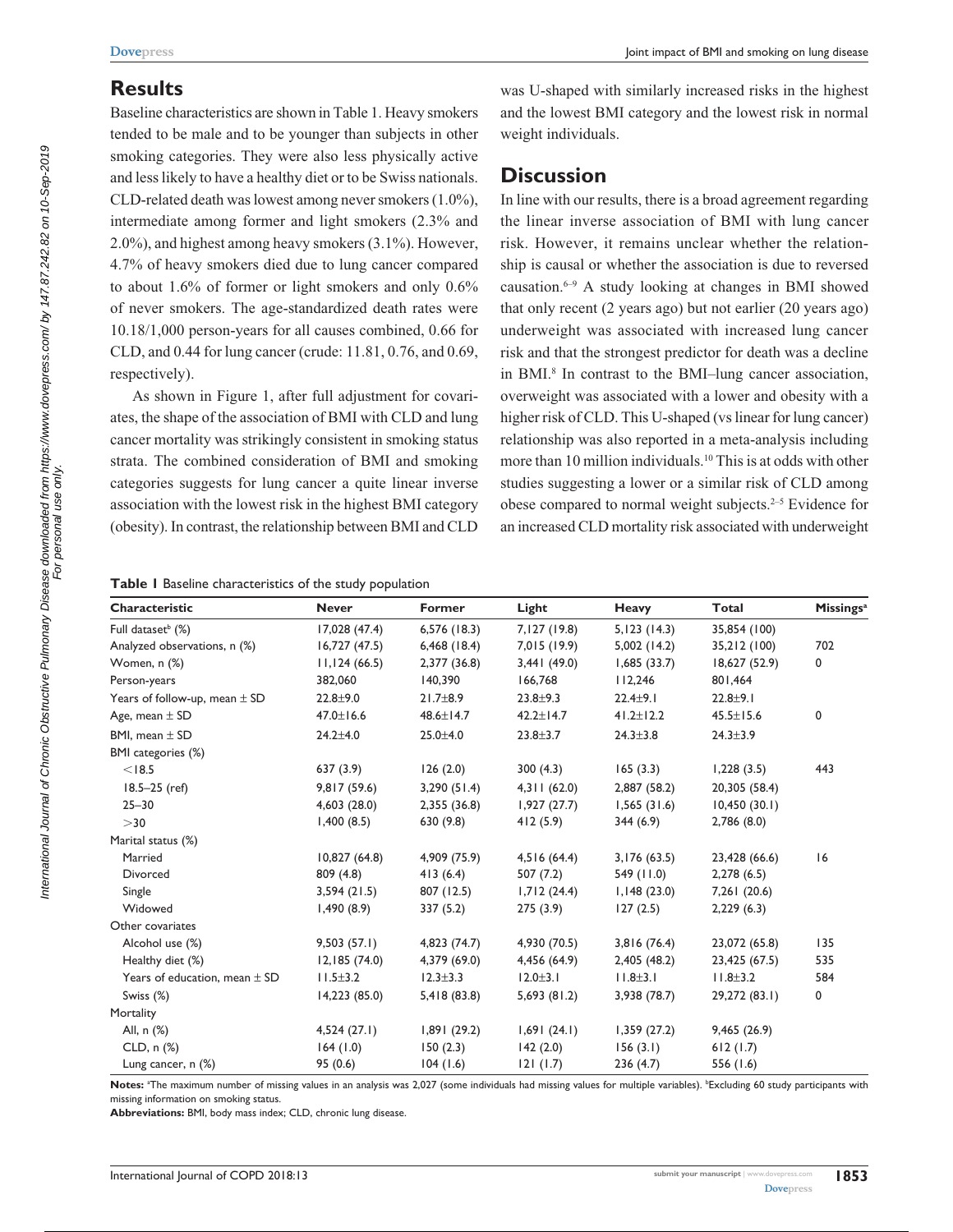

**Figure 1** Relative\* risks of chronic lung disease (**A**) and lung cancer (**B**) of BMI categories by smoking status (hazard ratios with 95% CI).

Notes: \*Reference population are normal weight (BMI 18.5 to ≤25 kg/m<sup>2</sup>) individuals who never smoked; adjusted for age, sex, survey, years of education, marital status, nationality, physical activity, alcohol consumption, and a diet proxy.

**Abbreviations:** BMI, body mass index; CLD, chronic lung disease; HR, hazard ratio.

is more consistent<sup>2,4,5,10-12,18</sup> and could be observed in people with preexisting lung disease as well as in individuals with normal lung function at baseline.<sup>11,18</sup>

For both CLD and lung cancer, the respective associations between BMI and mortality risk were strikingly similar in all considered smoking status groups. This corroborates other findings, suggesting that the increased CLD risk in underweight individuals is not due to smoking.3,7,8,11 Partially at odds was a study with a general population sample from Italy, showing that the increased risk of overweight/obesity for COPD was quite independent of smoking status, while in underweight individuals, there was only an increased risk in current and former smokers but not in never smokers.<sup>12</sup> Patients with CLD have an increased energy demand. However, this only holds true for the most progressed form of the disease, and it is very unlikely that such individuals were included in our study. In our population, for both outcomes – CLD and lung cancer – underweight and heavy smoking combined constituted a high risk of death (HR of about 15). Generally, somewhat lower relative risks for this combination were reported.<sup>8,12</sup>

Our study has limitations. The single cross-sectional assessment of risk factors (smoking, BMI) at baseline precludes conclusions regarding causality and temporal sequence. We had data only on mortality and no information on CLD or cancer incidence. The exposure measurement in our study was crude and, for some variables, not uniform as we pooled different surveys to obtain a sufficient number of deaths. Measurements were only assessed once at baseline precluding the consideration of, for example, smoking status over time. We had no information on objectively measurable mediators of the association between smoking/BMI and death.19,20 In fact, besides forced expiratory volume, resting heart rate, arm circumference, and other clinical parameters may blunt the impact of BMI on mortality when used in a joint model.<sup>19</sup> The reliability of CLD on death certificates has been questioned.14 As a consequence, a dilution of the associations might be expected. The close similarity of CLD and lung cancer mortality patterns in our study, however, does not support this concern. We did not consider that causes of death risk competition could vary depending on the length of follow-up time.<sup>21</sup> Younger individuals (eg, aged  $\leq 40$  years) did not notably contribute to CLD death. However, as any limitation of the age range would have been somewhat arbitrary, we decided to analyze the entire available age range.

In conclusion, underweight (for CLD and lung cancer) and obesity (for CLD only) were associated with an increased mortality risk independent of smoking status. Further research is required in order to evaluate the causality of this association and to identify the potential for prevention interventions. Our results stress the need to intensify smoking cessation efforts in people with low or high BMI and – even more importantly – to reinforce public health measures aimed at preventing smoking onset at an early stage of life.